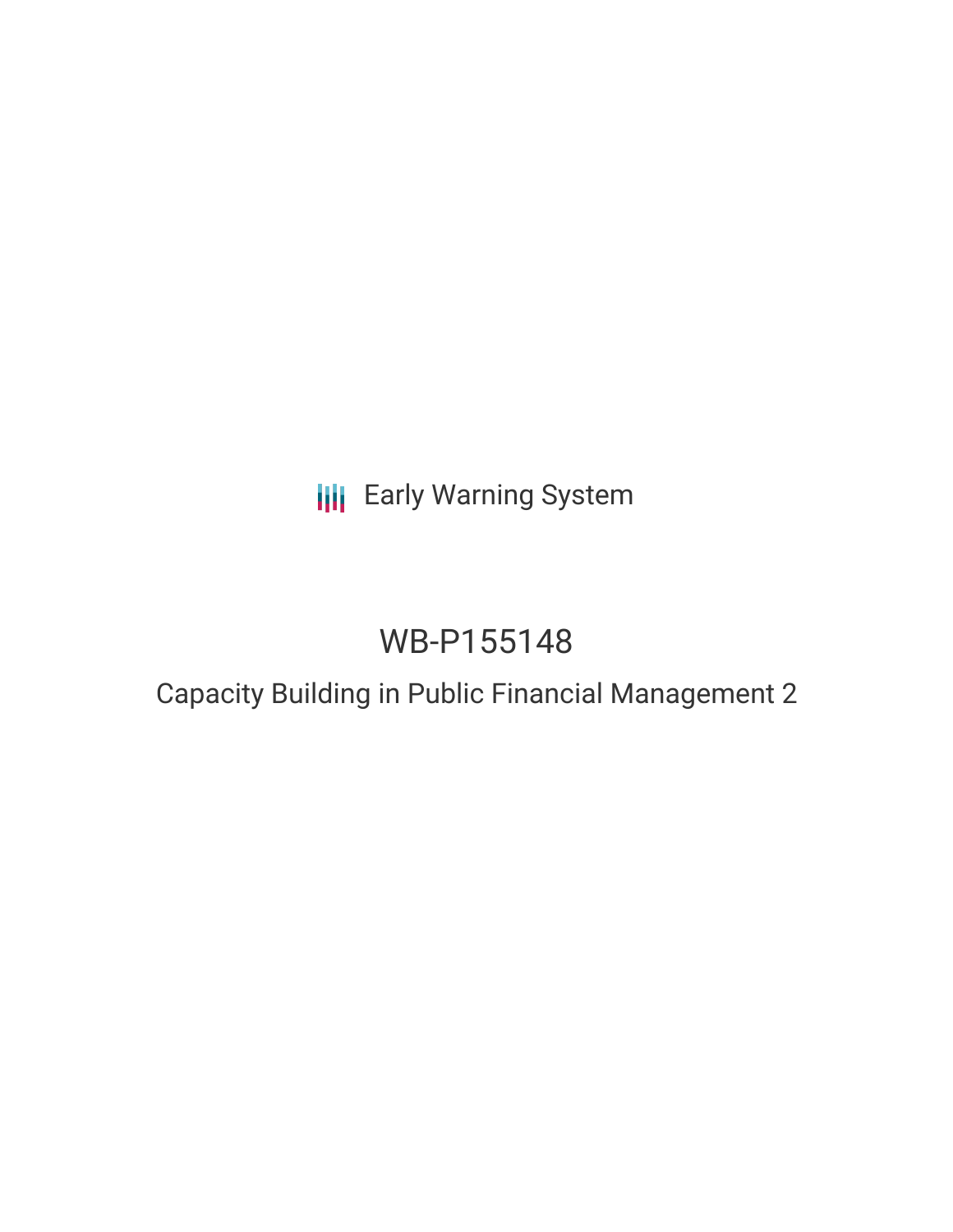

#### **Quick Facts**

| <b>Countries</b>              | Kyrgyzstan                                         |
|-------------------------------|----------------------------------------------------|
| <b>Financial Institutions</b> | World Bank (WB)                                    |
| <b>Status</b>                 | Active                                             |
| <b>Bank Risk Rating</b>       | С                                                  |
| <b>Voting Date</b>            | 2017-12-14                                         |
| <b>Borrower</b>               | MINISTRY OF FINANCE                                |
| <b>Sectors</b>                | Finance, Law and Government, Technical Cooperation |
| <b>Investment Type(s)</b>     | Grant                                              |
| <b>Project Cost (USD)</b>     | $$3.01$ million                                    |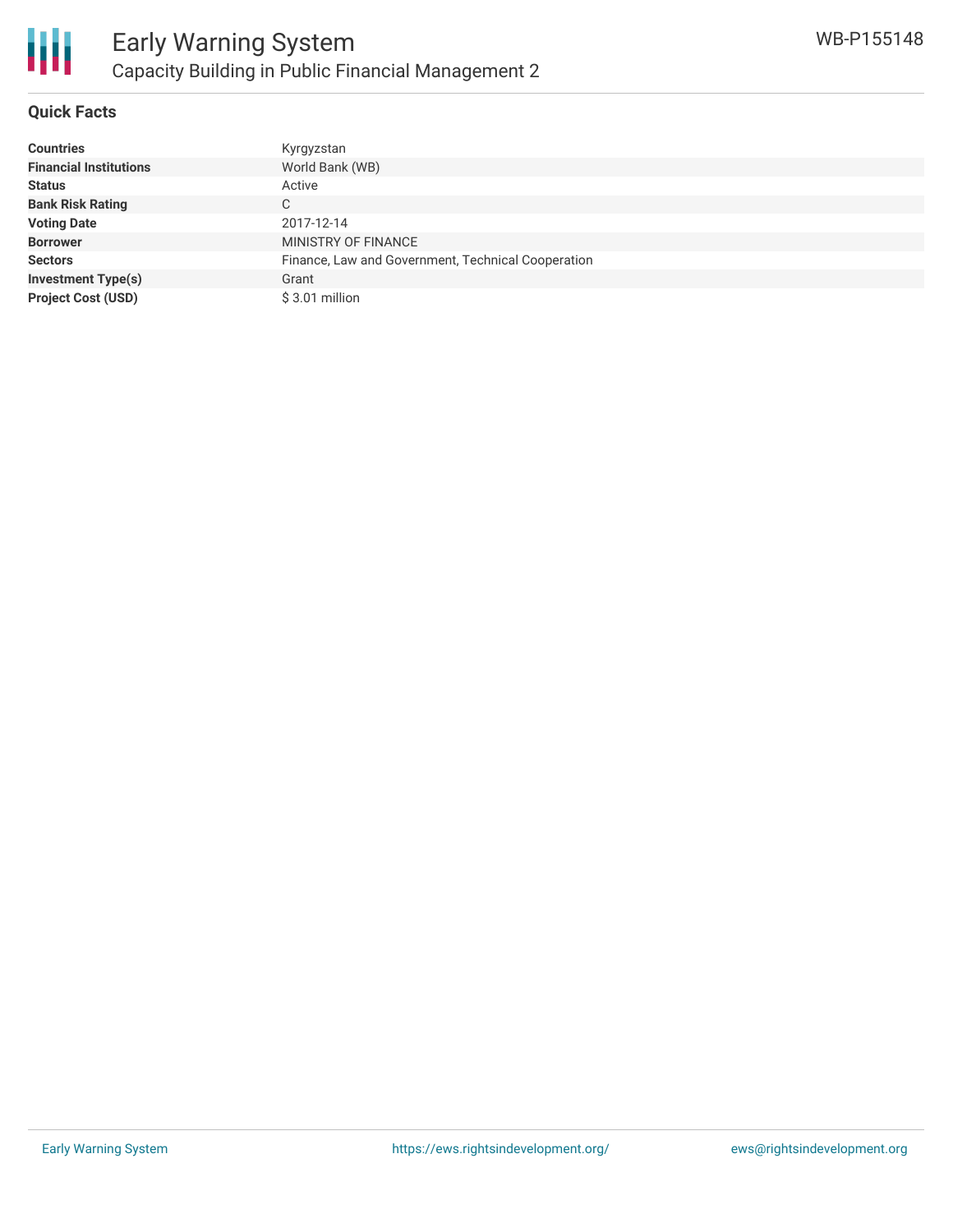

#### **Project Description**

This project provides financing to the Kyrgyz Republic for improvements in budget predictability, control, and transparency. Components include fiscal planning and budget preparation, expenditure control and reporting, intergovernmental fiscal relations, and strengthening human resource management and capacity building.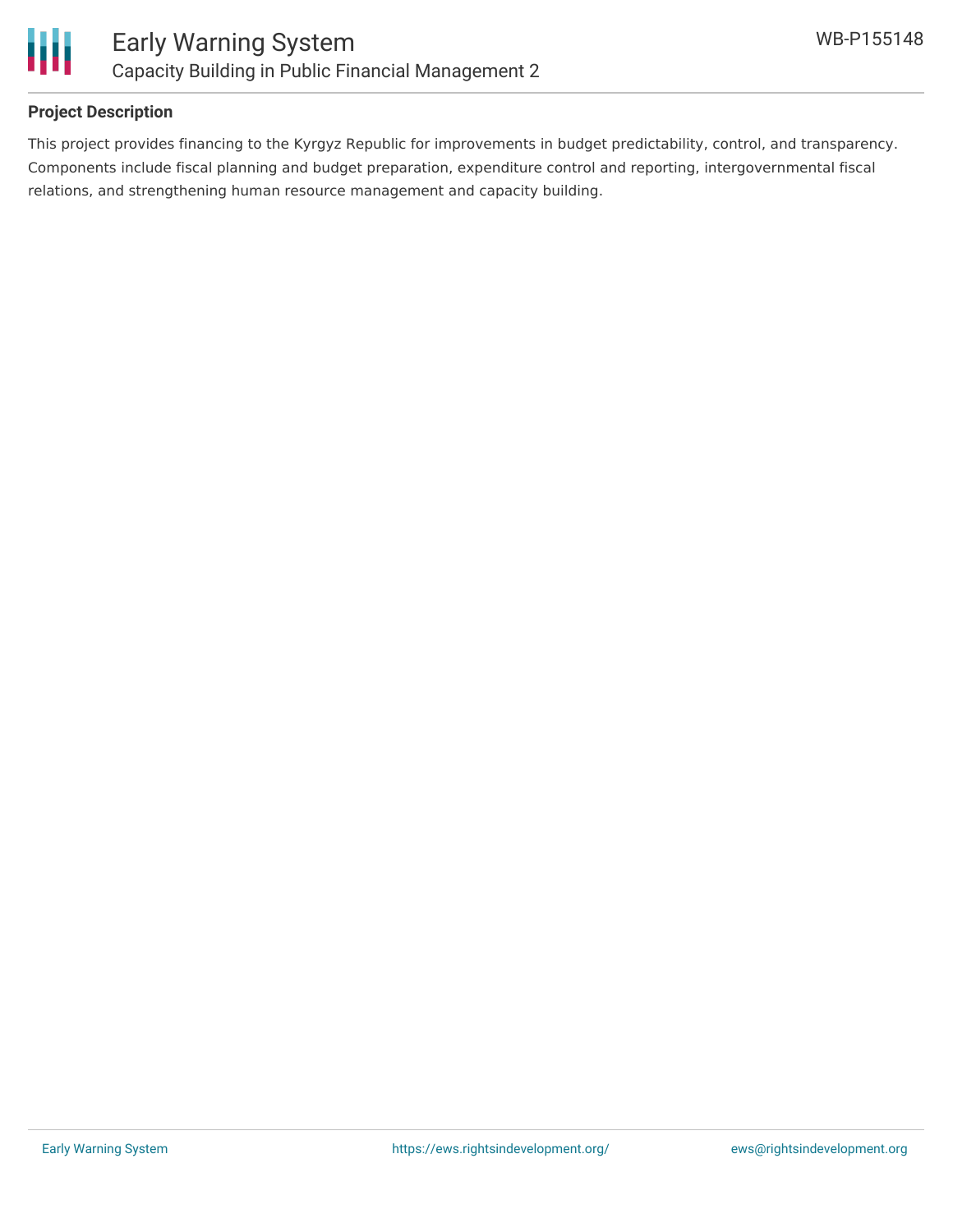

#### **Investment Description**

World Bank (WB)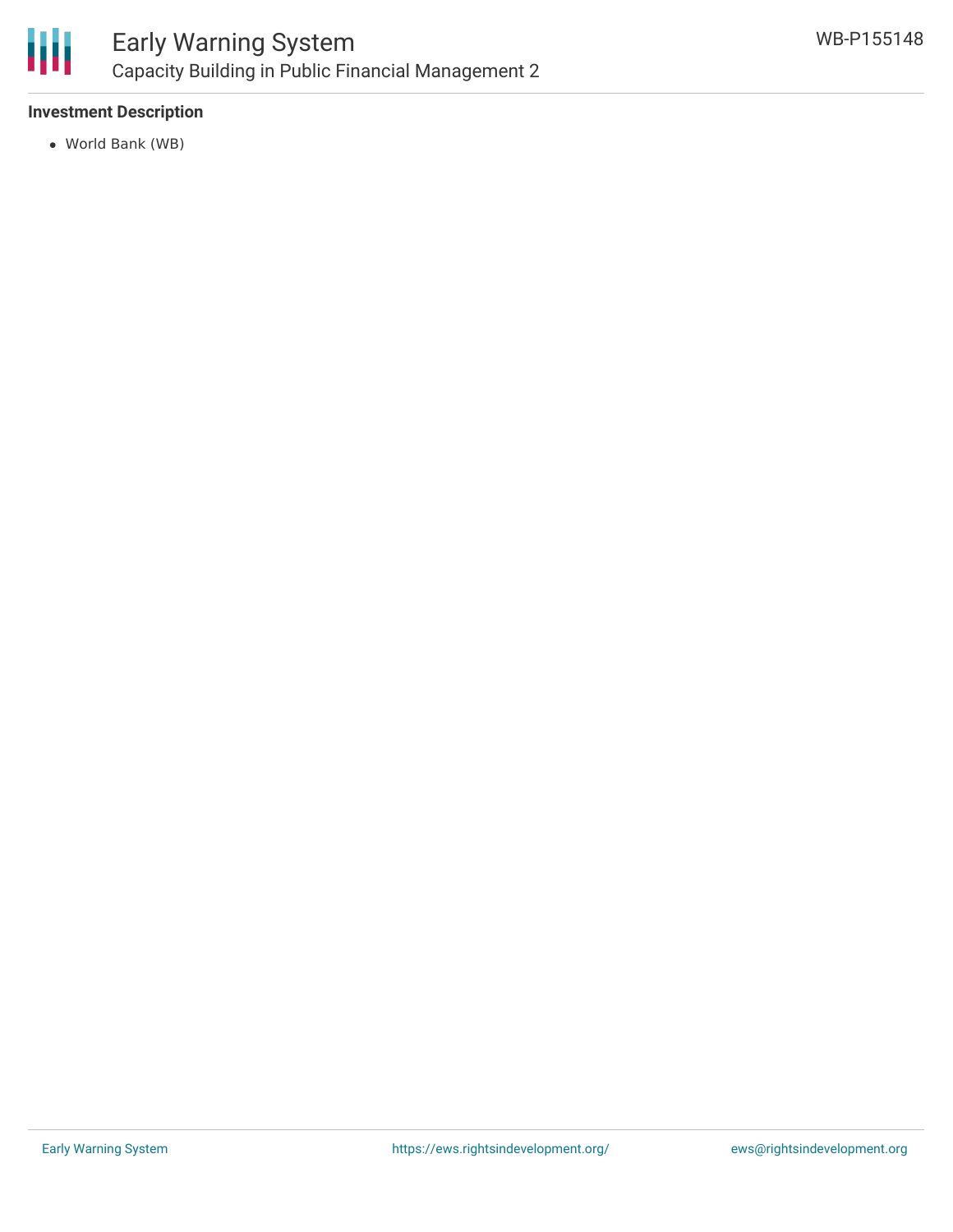

#### **Contact Information**

#### **World Bank**

Contact: Stepan Anatolievich Titov Title: Senior Economist

#### **Borrower/Client/Recipient**

Name: Ministry of Finance Contact: Mr. Mirlan Baigonchokov Title: Deputy Minister of Finance

#### **Implementing Agencies**

Name: Project Implementation Unit, Ministry of Finance Contact: Bermet Musakozhoeva Title: Head of PIU Email: b.musakozhoeva@piu.kg

#### **ACCOUNTABILITY MECHANISM OF WORLD BANK**

The World Bank Inspection Panel is the independent complaint mechanism and fact-finding body for people who believe they are likely to be, or have been, adversely affected by a World Bank-financed project. If you submit a complaint to the Inspection Panel, they may investigate to assess whether the World Bank is following its own policies and procedures for preventing harm to people or the environment. You can contact the Inspection Panel or submit a complaint by emailing ipanel@worldbank.org. You can learn more about the Inspection Panel and how to file a complaint at: http://ewebapps.worldbank.org/apps/ip/Pages/Home.aspx.